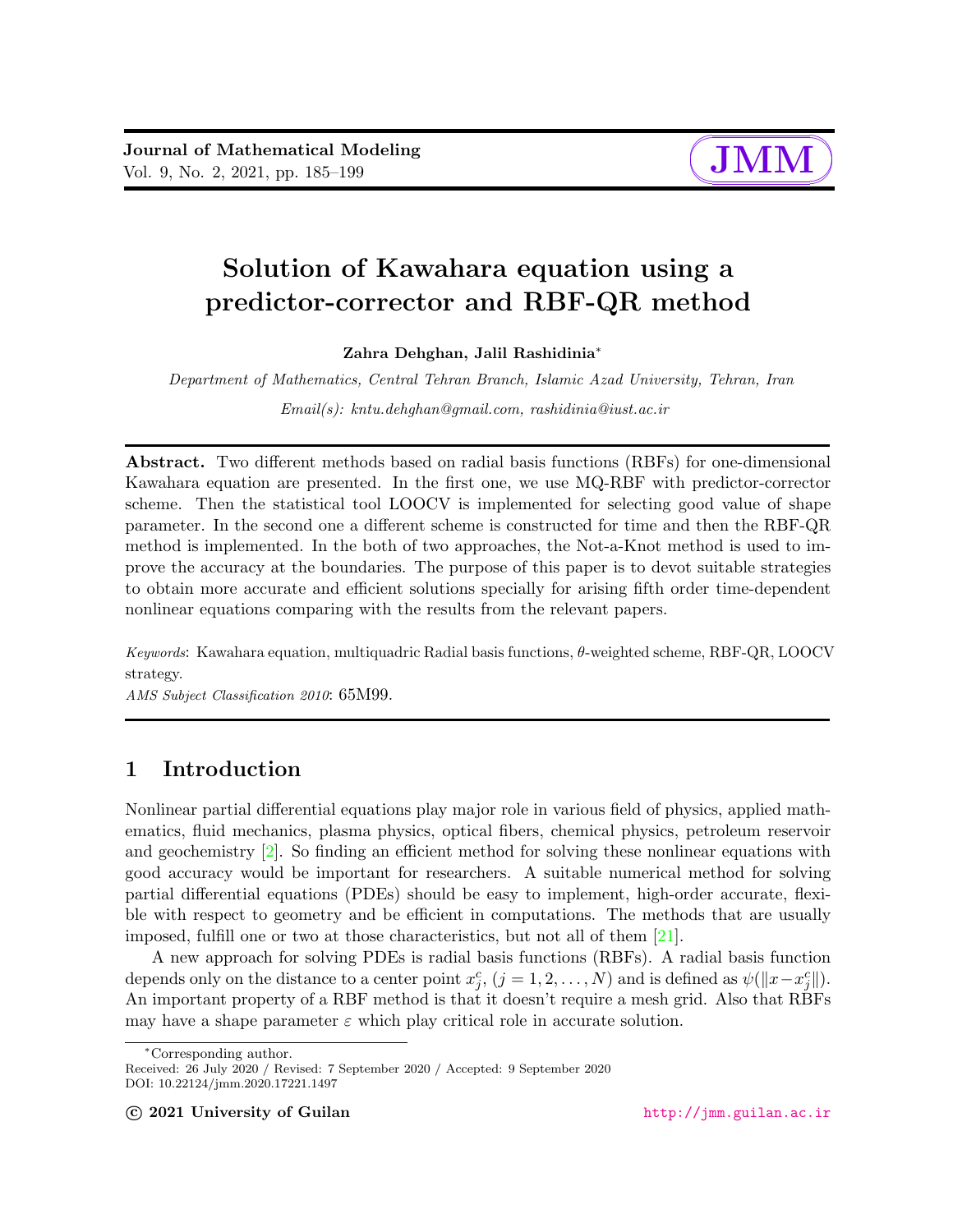For the first time RBFs were used by Kansa in 1990 for solving PDEs [\[15,](#page-13-1)[16\]](#page-13-2). In last decade the development of the RBFs as truly meshless for approximating the solution of PDEs has drawn the attention of many researchers in engineering and science [\[6,](#page-13-3) [25,](#page-14-0) [29,](#page-14-1) [31\]](#page-14-2).

In this work, we use two different methods based on RBFs for the numerical solution of Kawahara equation which was studied by Kawahara in 1972 in context of shallow water waves [\[17\]](#page-13-4). The Kawahara equation also occurs in the theory of magneto-acoustics waves in plasma, shallow water waves which surface tension and capillary gravity water waves [\[3,](#page-12-1) [30\]](#page-14-3). In recent decades, some works have been doing in order to find the numerical solution and approximate the analytical solution of this equation such as: Adomian decomposition method [\[18\]](#page-13-5), tanhfunction method [\[33\]](#page-14-4), sine-cosine method [\[34\]](#page-14-5), homotopy perturbation method and variational iteration method [\[14\]](#page-13-6), Crank-Nicolson differential quadrature method [\[19\]](#page-13-7), homotopy analysis method [\[20\]](#page-13-8), reduced differential transform method [\[1\]](#page-12-2), Predictor-Corrector method [\[7\]](#page-13-9), Dual-Petrov Galekin method [\[32\]](#page-14-6) and RBF collocation method [\[13,](#page-13-10) [23\]](#page-14-7).

In this paper we consider the numerical solution of Kawahara equation

<span id="page-1-0"></span>
$$
u_t + uu_x + u_{3x} - u_{5x} = 0, \qquad x \in \Omega = [a, b], \ t \ge 0. \tag{1}
$$

The initial and boundary conditions for implementing numerical solution of equation [\(1\)](#page-1-0) are as follows:

<span id="page-1-1"></span>
$$
\begin{cases}\n u(x,0) = u_0(x), \ x \in \Omega = [a,b], \\
 u(a,t) = g_1(t), \ u(b,t) = g_2(t), \\
 u_x(a,t) = g_3(t), \ u_x(b,t) = g_4(t), \ u_{xx}(a,t) = g_5(t).\n\end{cases}
$$
\n(2)

The local and global existence and uniqueness of solution of equation [\(1\)](#page-1-0) with [\(2\)](#page-1-1) are proved in [\[8,](#page-13-11) [26\]](#page-14-8).

The outline of this paper is as follows. In Section [2](#page-1-2) we begin with reviewing the radial basis functions to approximate the solution of the equation. Section [3](#page-2-0) is devoted to show the implementation of the numerical methods for equation  $(1)$  with  $(2)$ . Also an efficient strategy for selecting good value for shape parameter are mentioned in this section. The numerical illustrations including comparison between available exact solution and the numerical results are given in Section [4.](#page-7-0) Some concluding remarks are given at the end.

## <span id="page-1-2"></span>2 Multiquadric radial basis function

Considering a spatial domain  $\Omega$  and time interval  $[0, T]$ , we want to obtain a scalar function  $u : \Omega \times [0,T] \to \mathbb{R}$ , which satisfying the equation [\(1\)](#page-1-0) with [\(2\)](#page-1-1). The RBF approximation of a function  $u(x, t)$  for Eq. [\(1\)](#page-1-0) is given as:

<span id="page-1-3"></span>
$$
u(x,t) = \sum_{j=1}^{N} \lambda_j(t)\psi(r_j) + \varphi(x), \ x \in \Omega,
$$
\n(3)

where  $r_j = ||x - x_j^c||$  is the Euclidian norm. Also  $\lambda_j(t)$ ,  $(j = 1, 2, ..., N)$  are coefficients to be determined. We can write the Eq. [\(3\)](#page-1-3) without additional polynomial  $\varphi(x)$ . We have this condition when the radial basis function  $\psi(x)$  is unconditionally positive definite to force the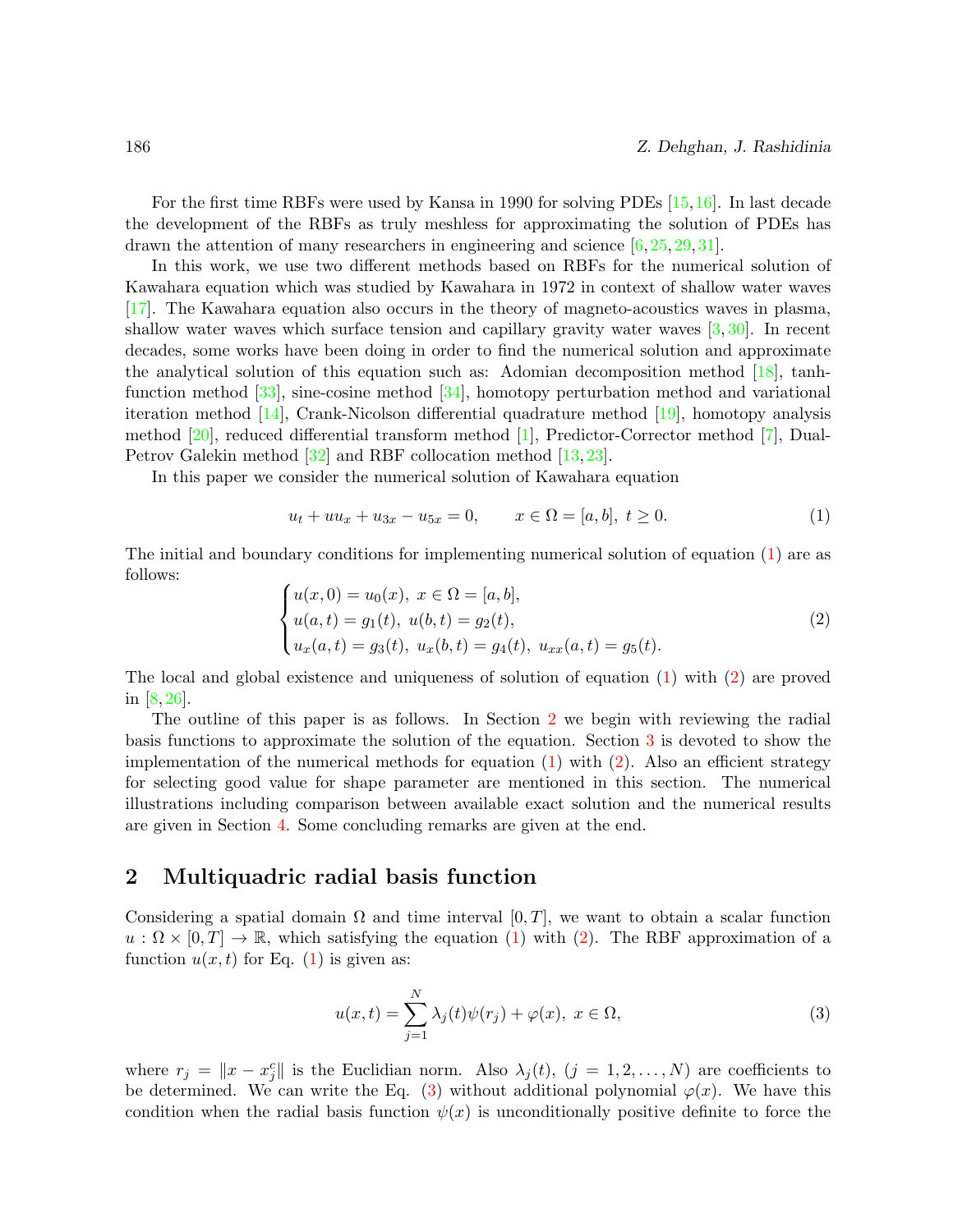interpolation matrix be solvable. Furthermore,  $\varphi(x)$  is always required if  $\psi(x)$  is defined as conditionally positive definite. we have implemented the multiquadric radial basis function  $(MQ):$ 

$$
\psi(r,\varepsilon) = \sqrt{(1+(\varepsilon r)^2)}.
$$
\n(4)

MQ-RBFs are especially attractive for researchers because they have exponential convergence [\[22\]](#page-13-12). Due to these reasons, MQ-RBF will be used as radial basis function in Scheme [3.1](#page-2-1) in section [3.](#page-2-0)

## <span id="page-2-0"></span>3 The presented methods

#### <span id="page-2-1"></span>3.1 Scheme 1: The MQ-RBFs based on a predictor-corrector scheme

Firstly, let us discretize the time derivative in equation [\(1\)](#page-1-0) by using a  $\theta$ -weighted scheme for temporal approximation to obtain:

<span id="page-2-6"></span>
$$
u^{n+1} - u^n = \Delta t \cdot \theta (u_{5x}^n - u_{3x}^n - (uu_x)^n) + \Delta t \cdot (1 - \theta) (u_{5x}^{n+1} - u_{3x}^{n+1} - (uu_x)^{n+1}), \ n \ge 0, \quad (5)
$$

where  $u^n = u(x, t_n)$ ,  $t_n = n\Delta t$ ,  $\Delta t$  is the length of the time step,  $u_x^n = \frac{d}{dx}u(x, t_n)$  etc. If  $\theta = \frac{1}{2}$ 2 then the method coincides with the unconditionally stable Crank-Nicolson formula. Suppose that there are  $N-2$  interpolation points in the domain  $\Omega$ , so we can approximate  $u^{n}(x)$  by:

<span id="page-2-2"></span>
$$
u^{n}(x) = u(x, t_{n}) = \sum_{j=1}^{N-2} \lambda_{j}^{n} \psi(r_{j}) + \varphi(x).
$$
 (6)

All the  $N-2$  unknown coefficients  $\lambda_i(t)$   $(j = 1, 2, ..., N-2)$  are imposed to the first term of [\(6\)](#page-2-2), so we will have

<span id="page-2-3"></span>
$$
u^{n}(x) = \sum_{j=1}^{N-2} \lambda_{j}^{n} \psi(r_{j}) + \lambda_{N-1}^{n}(x) + \lambda_{N}^{n}.
$$
 (7)

To determine the unknown coefficients  $\lambda_1, \lambda_2, \ldots, \lambda_{N-1}, \lambda_N$ , we can impose the collocation method by using [\(7\)](#page-2-3) at every data point  $x_i$ ,  $i = 1, 2, ..., N - 2$ . Thus we obtain:

<span id="page-2-4"></span>
$$
u^{n}(x_{i}) = \sum_{j=1}^{N-2} \lambda_{j}^{n} \psi(r_{ij}) + \lambda_{N-1}^{n} x_{i} + \lambda_{N}^{n}, \qquad i = 1, 2, ..., N-2.
$$
 (8)

where  $r_{ij} = \sqrt{(x_i - x_j^c)^2}$ . According to relation [\(8\)](#page-2-4) the additional condition can be written as

<span id="page-2-5"></span>
$$
\sum_{j=1}^{N-2} \lambda_j^n = \sum_{j=1}^{N-2} \lambda_j^n x_j = 0.
$$
\n(9)

In order to write Eq.  $(8)$  with  $(9)$  in terms of matrix form we have:

<span id="page-2-7"></span>
$$
u^n = A\lambda^n,\tag{10}
$$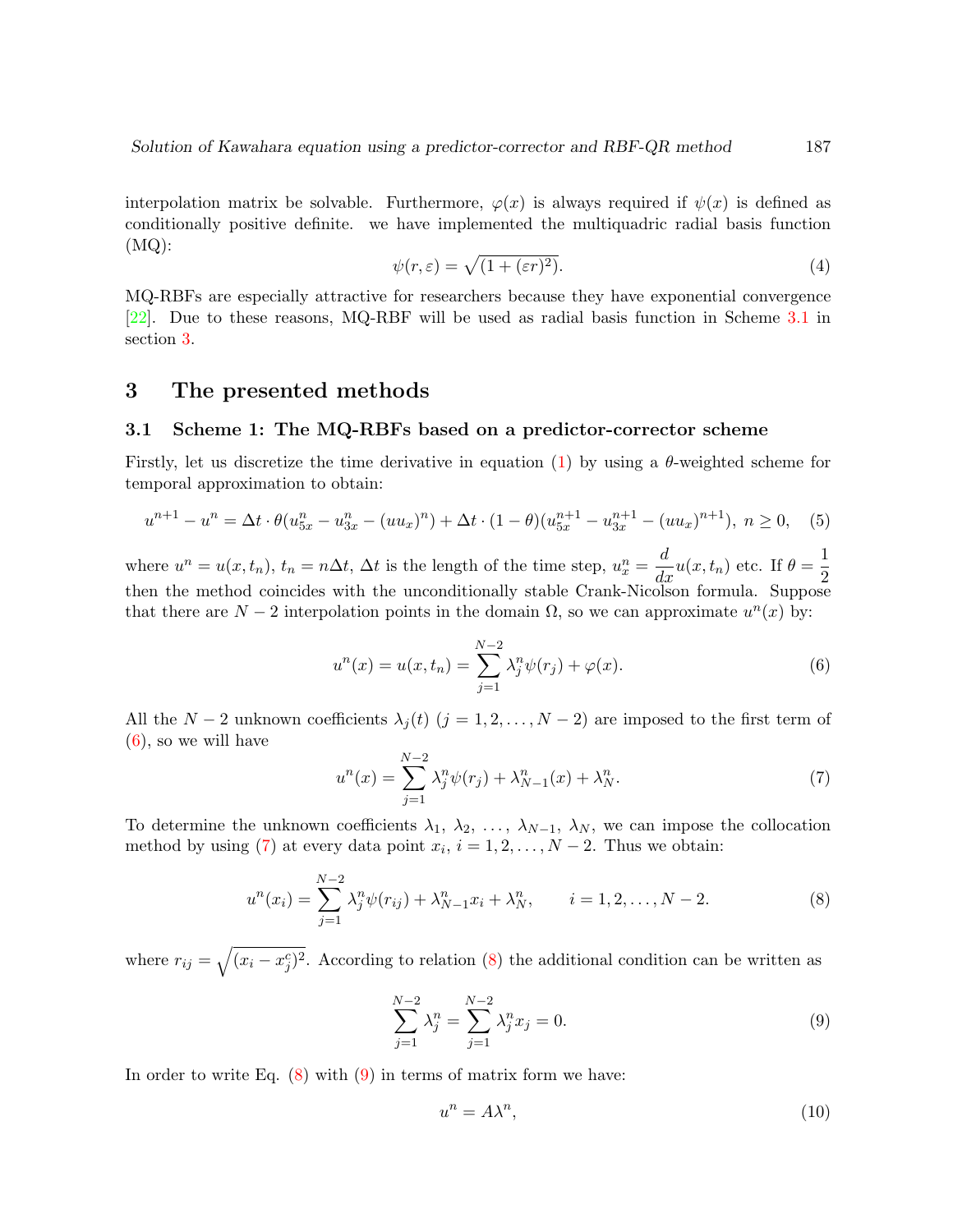where  $u^n = \begin{bmatrix} u_1^n & u_2^n & \dots & u_{N-2}^n & 0 & 0 \end{bmatrix}^T$ ,  $\lambda^n = \begin{bmatrix} \lambda_1^n & \lambda_2^n & \dots & \lambda_{N-1}^n & \lambda_N^n \end{bmatrix}$  are  $N \times 1$  vectors  $A = [a_{ij}]$  is the  $N \times N$  matrix of the form

$$
A = \begin{bmatrix} \psi_{11} & \psi_{12} & \cdots & \psi_{(N-2)} & x_1 & 1 \\ \psi_{21} & \psi_{22} & \cdots & \psi_{(N-2)} & x_2 & 1 \\ \vdots & \vdots & \ddots & \vdots & \vdots \\ \psi_{(N-2)1} & \psi_{(N-2)2} & \cdots & \psi_{(N-2)(N-2)} & x_{N-2} & 1 \\ x_1 & x_2 & \cdots & x_{N-2} & 0 & 0 \\ 1 & 1 & \cdots & 1 & 0 & 0 \end{bmatrix} .
$$
 (11)

Suppose that in our calculations we have  $d < N - 2$  internal points,  $b = N - 2 - d$  boundary points and two additional conditions [\(9\)](#page-2-5). Thus we can split the matrix A into:  $A = A_d + A_e + A_b$ for simplicity of computations. So applying  $(5)$  together with  $(10)$  we obtain:

<span id="page-3-0"></span>
$$
B\lambda^{n+1} = C\lambda^n - \Delta t \cdot \theta[u_d(u_d)_x)^n] - \Delta t \cdot (1-\theta)[u_d(u_d)_x)^{n+1}] + G^{n+1},\tag{12}
$$

where

$$
A_d = [a_{ij}, \text{ for } 1 \le i \le d, 1 \le j \le N, \text{ and } 0, \text{ elsewhere}],
$$
  
\n
$$
A_b = [a_{ij}, \text{ for } d < i \le N - 2, 1 \le j \le N, \text{ and } 0, \text{ elsewhere}],
$$
  
\n
$$
A_e = [a_{ij}, \text{ for } N - 1 \le i \le N, 1 \le j \le N, \text{ and } 0, \text{ elsewhere}],
$$
  
\n
$$
B = A_d + \Delta t (1 - \theta) [(A_d)_{3x} - (A_d)_{5x}] + A_b + A_e,
$$
  
\n
$$
C = A_d - \Delta t \theta [(A_d)_{3x} - (A_d)_{5x}],
$$
  
\n
$$
G^{n+1} = [0 \dots 0 \quad g_{d+1}^{n+1} \dots g_{N-2}^{n+1} \quad 0 \quad 0]^T,
$$

and  $u_d^n = A_d \lambda^n$ . For defining the matrices B and C, we need to compute matrices  $A_d$ ,  $(A_d)_{3x}$ ,  $(A_d)_{5x}$  [\[5,](#page-12-3)[6\]](#page-13-3) defined as

$$
(A_d)_{\alpha}(x_i) = \frac{\partial^{\alpha}}{\partial x^{\alpha}} A_d(x_i), \quad \alpha = 1, 3, 5, \quad i = 1, 2, \dots, N.
$$

For initial value problems the predictor-corrector methods are the application of multistep methods. For solving the nonlinear system [\(12\)](#page-3-0), we use the following predictor-corrector scheme. As we cannot find  $(uu_x)^{n+1}$  and then  $\lambda^{n+1}$  explicitly, we use an iterative procedure for finding  $\lambda^{n+1}$  in the system of equations [\(12\)](#page-3-0): P: Predict some value  $\lambda_{(0)}^{n+1}$  for  $\lambda^{n+1}$ , E: Evaluate the system of equations for  $\lambda_{(0)}^{n+1}$ , C: Correct  $\lambda_{(0)}^{n+1}$  to obtain a new  $\lambda_{(1)}^{n+1}$  for  $\lambda^{n+1}$ . The sequence of operations could be written in the form PECECE.... When  $n = 0$  at the first time level  $t_0$ , we can determine vector  $u^0$  by using the initial condition and then vector  $\lambda^0$  can be determined by the system  $(10)$ .

For dealing with the nonlinearity at the other time steps, (for example, in time level  $n =$  $1, 2, 3, \ldots$ , we propose the following iterative algorithm:

Step 1: In the nonlinear term we set  $u_d^{n+1} = u_d^n$ .

Step 2: Calculate an "intermediate" value  $\lambda_{(0)}^{n+1}$  which is called *predictor* from system of equations  $(12)$ . So we obtain the following system of equations:

$$
B\lambda_{(0)}^{n+1} = C\lambda^n - \Delta t \cdot \theta[u_d(u_d)_x)^n] - \Delta t (1-\theta)[u_d(u_d)_x)^n] + G^{n+1}.
$$
 (13)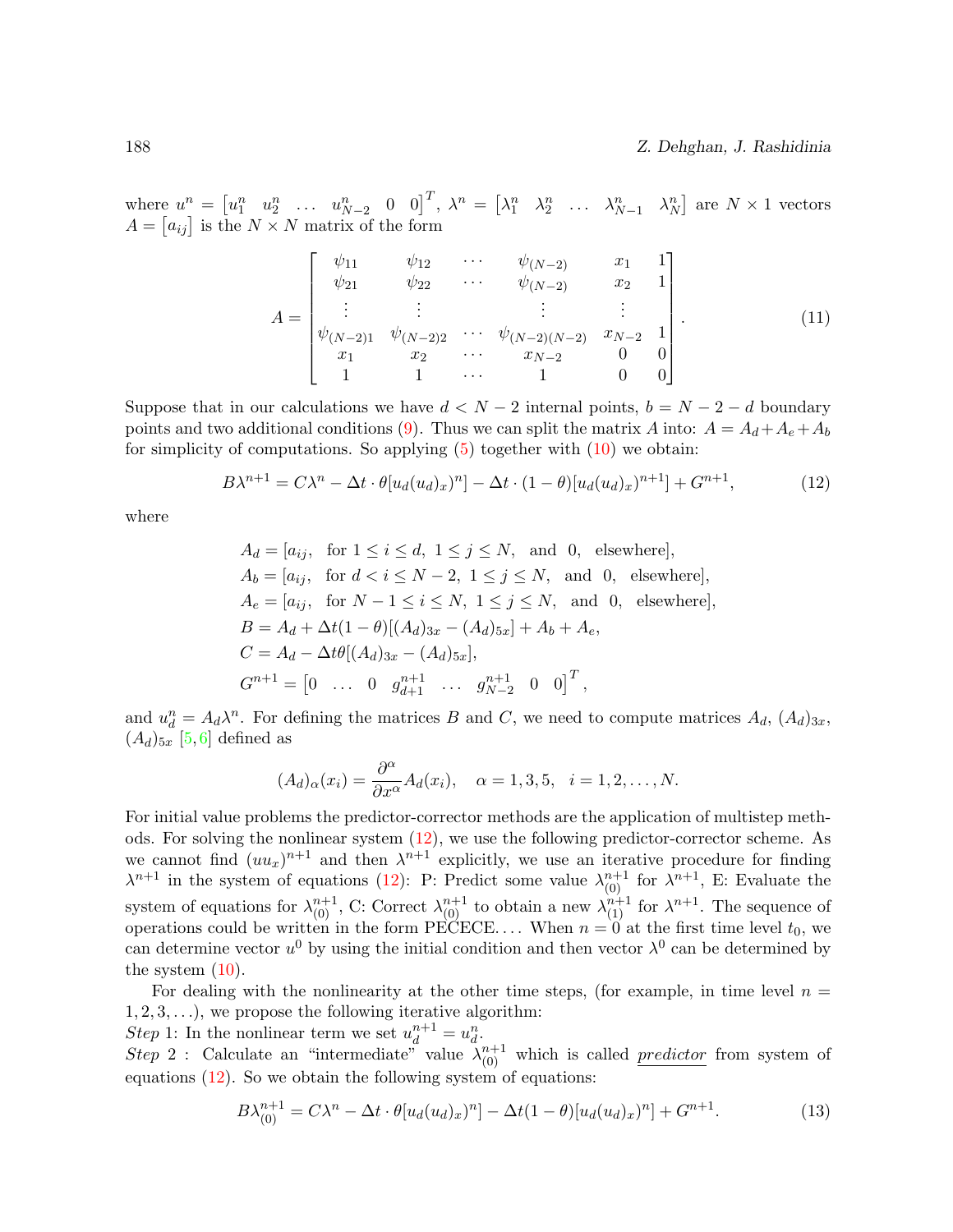Notice that the value of  $\lambda^n$  and  $[u_d(u_d)_x)^n]$  are known from the previous time level n. So by using the predicted value  $\lambda_{(0)}^{n+1}$  we can approximate  $\lambda_{(1)}^{n+1}$ .

Step 3: we observe that the general iteration of predictor-corrector scheme for  $\mu = 0, 1, 2, 3, \ldots$ and  $n = 1, 2, 3, \ldots$  is as follows:

<span id="page-4-0"></span>
$$
B\lambda_{(\mu+1)}^{n+1} = C\lambda^n - [\Delta t \theta [u_d(u_d)_x)^n] - \Delta t (1-\theta) [u_d(u_d)_x)^{n+1}_{(\mu)} + G^{n+1}.
$$
 (14)

Step 4: calculate the system of linear equations  $(14)$  until getting:

$$
\frac{\|u_{(\mu+1)}^{n+1} - u_{(\mu)}^n\|_{\infty}}{\|u_{(\mu)}^{n+1}\|_{\infty}} \le e,\tag{15}
$$

for prescribed tolerance e or until the maximum number of iterations  $\leq 65$ . When the convergence condition is achieved, we can move to the next time level. This procedure is continued until reaching to the requested time T.

#### 3.2 Choosing the shape parameter

The accuracy of the RBFs approximation depends heavily on the choice of a shape parameter  $\varepsilon$ . Theoretically, for a fixed number of centers N, smaller shape parameters produce the more accurate approximation, but is caused a poorly or ill-conditioned interpolation matrix. The optimal choice of the shape parameter is an open problem yet. A number of researchers have been suggested optimal forms of choosing shape parameters by different formulas [\[9\]](#page-13-13). In the scheme [3.1](#page-2-1) ( $MQ - RBF$  based a predictor-corrector) we use statistical tool, leave one out cross validation (LOOCV) strategy for selecting good values of the shape parameter. In this algorithm, an optimal value of  $\varepsilon$  is selected by minimizing a cost function  $E = [E_1, E_2, \dots, E_n]^T$ where  $E_k = |u_k - s^k(x_k)|$  and  $s^k(x)$  is the approximate function to a reduced data obtained by removing the point  $x_k$  from the original data set. Rippa [\[24\]](#page-14-9) proved that the kth element of the error vector  $E_k$  can be computed by the formula  $E_k = \lambda_k / A_{kk}^{-1}$  where  $A_{kk}^{-1}$  and  $\lambda_k$  are kth diagonal element of  $A^{-1}$  and kth element of  $\lambda$  respectively. According to Rippa's strategy, a good value for shape parameter  $\varepsilon$  is obtained by minimizing  $||E||$  [\[28\]](#page-14-10).

#### <span id="page-4-2"></span>3.3 Scheme 2: The RBF-QR method

The best accuracy of using RBFs is achieved when the shape parameter  $\varepsilon$  is small. In recent years, two numerical methods have been implemented that are able to compute stably when  $\varepsilon \to 0$ : the Contour-Pade algorithm and the RBF-QR method [\[11,](#page-13-14)[12\]](#page-13-15). The Gaussian radial basis function leads to the best accuracy when the shape parameter is small. But the obstacle is that the coefficient matrix will be ill-conditioned as the small shape parameter  $\varepsilon$  is used. The RBF-QR method is presented here which are able to present stable computations. To implement the RBF-QR method for solving equation [\(1\)](#page-1-0) with [\(2\)](#page-1-1), let us first discretize the Kawahara equation [\(1\)](#page-1-0) by a second-order compact finite difference scheme for temporal approximation. So, we have:

<span id="page-4-1"></span>
$$
\frac{u^{n+1} - u^n}{\Delta t} - e^n + u^n u_x^n + u_{3x}^n - u_{5x}^n = 0, \qquad n \ge 0,
$$
\n(16)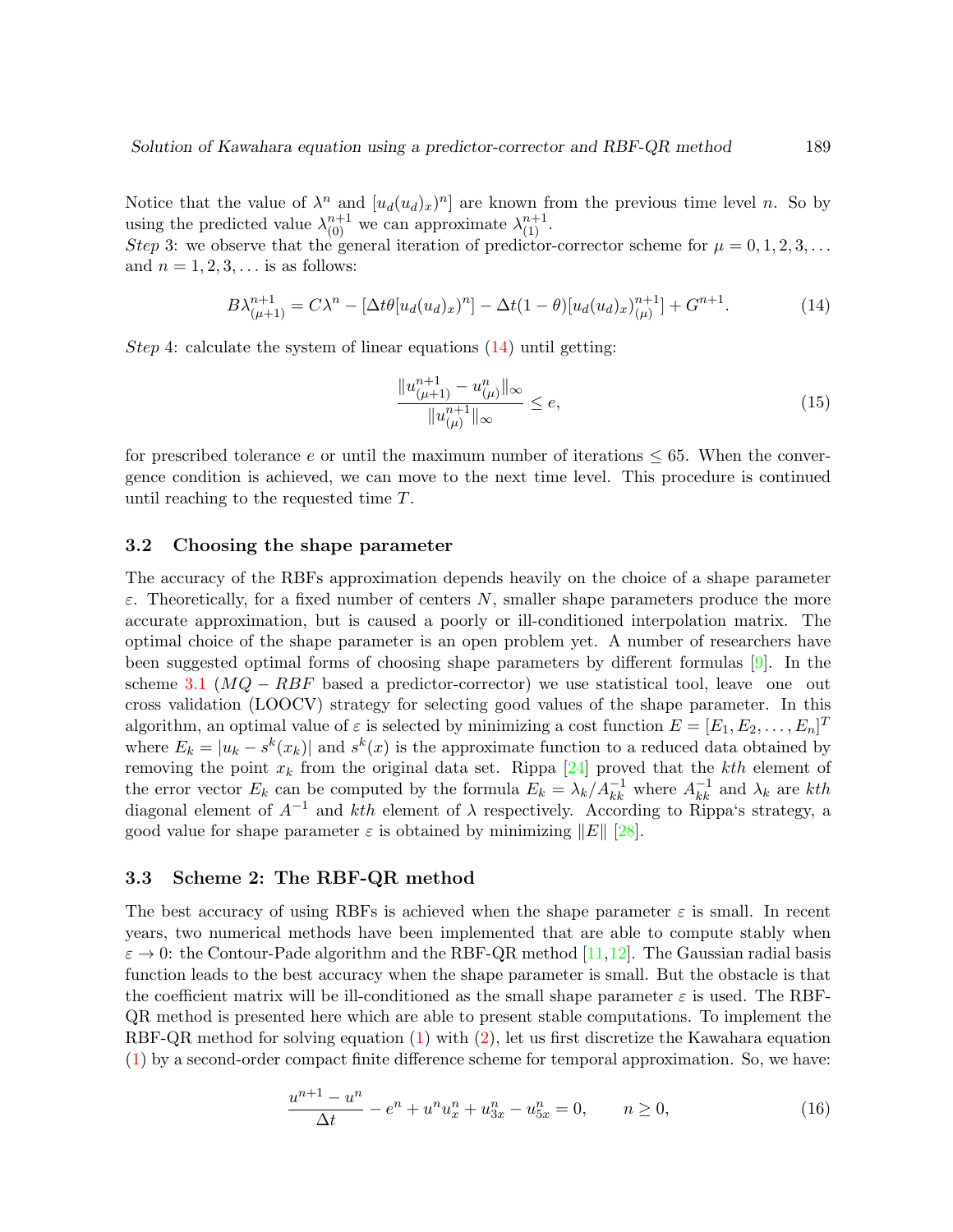#### 190 Z. Dehghan, J. Rashidinia

where  $e^n$  is the truncation error given by:

<span id="page-5-2"></span>
$$
e_n = \frac{\Delta t}{2} u_{tt}^n + O(\Delta t^2). \tag{17}
$$

To obtain a higher order compact scheme, we can differentiate  $(16)$  to construct  $u_{tt}^n$ :

<span id="page-5-0"></span>
$$
u_{tt}^n = -u_t^n u_x^n - u_{xt}^n u^n - u_{3xt}^n + u_{5xt}^n. \tag{18}
$$

By discretizing the time derivatives in the right hand side of [\(18\)](#page-5-0) with a forward difference scheme we get:

<span id="page-5-1"></span>
$$
u_{tt}^{n} = \left(\frac{u_{5x}^{n+1} - u_{5x}^{n}}{\Delta t}\right) - \left(\frac{u_{3x}^{n+1} - u_{3x}^{n}}{\Delta t}\right) - u_{x}^{n}\left(\frac{u_{t}^{n+1} - u_{x}^{n}}{\Delta t}\right) - u_{x}^{n}\left(\frac{u_{t}^{n+1} - u_{x}^{n}}{\Delta t}\right) + O(\Delta t). \tag{19}
$$

If we substitute [\(19\)](#page-5-1) into [\(16\)](#page-4-1) and put the result of  $e_n$  in [\(17\)](#page-5-2), after neglecting  $O(\Delta t^2)$ , we can get the new numerical scheme as follows:

<span id="page-5-3"></span>
$$
u^{n+1}[1 + \frac{\Delta t}{2}u_x^n] - \frac{\Delta t}{2}u_{5x}^{n+1} + \frac{\Delta t}{2}u_{3x}^{n+1} + \frac{\Delta t}{2}u^n u_x^{n+1} = u^n + \frac{\Delta t}{2}u_{5x}^n - \frac{\Delta t}{2}u_{3x}^n. \tag{20}
$$

Assuming that there are N interpolation points in  $\Omega = [a, b]$ , we can approximate  $u(x, n)$  at every point  $x_i$  by

$$
u(x_i, n) = \sum_{j=1}^{N} a_{ij} \psi(r_{ij}), \quad i = 1, 2, ..., N,
$$

where in matrix form we have

$$
u^{n} = A\lambda^{n}, A = \begin{bmatrix} \psi(r_{11}) & \psi(r_{12}) & \dots & \psi(r_{1N}) \\ \psi(r_{21}) & \psi(r_{22}) & \dots & \psi(r_{2N}) \\ \vdots & \vdots & \ddots & \vdots \\ \psi(r_{N1}) & \psi(r_{N2}) & \dots & \psi(r_{NN}) \end{bmatrix}
$$
(21)

Then equation  $(20)$  together with  $(2)$ , can be written in the matrix form as

$$
B_1 \lambda^{n+1} = C_1 \lambda^n + G^{n+1},\tag{22}
$$

<span id="page-5-4"></span>
$$
\begin{cases}\nB_1 = A + \frac{\Delta t}{2} (A^* u_x^n - A_{5x} + A_{3x} + u_n * A_x), \\
C_1 = A + \frac{\Delta t}{2} (A_{5x} - A_{3x}),\n\end{cases}
$$
\n(23)

where  $G^{n+1} = \begin{bmatrix} 0 & \dots & 0 & g_{d+1}^{n+1} & \dots & g_{N-2}^{n+1} & 0 & 0 \end{bmatrix}^T$  is the vector of boundary conditions  $(2)$ , symbol  $(*)$  denotes component by component multiplication and

$$
A_{jx} = \left[\frac{\partial^j}{\partial x^j} A(x_j)\right]_{N \times N}, i = 1, 2, \dots, N, j = 3, 5.
$$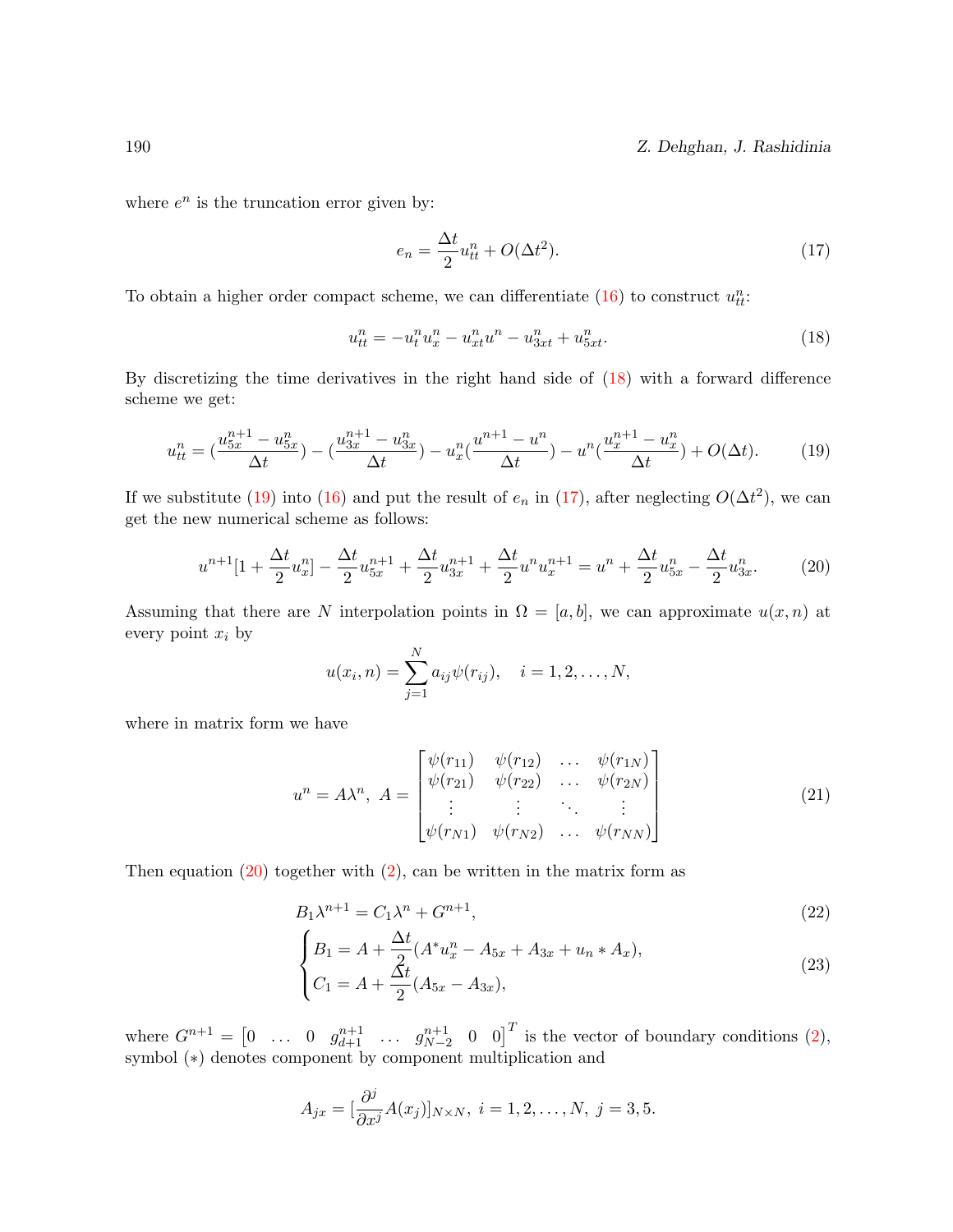In one-dimensional case, the Gaussian radial basis function  $\psi(r,\varepsilon) = e^{-\varepsilon^2 r^2}$  is written as the expansion in terms of the Chebyshev polynomials  $T_i(x)$ . This leads to

$$
\psi_k(x) = \psi(||x - x_k||) = \sum_{j=0}^{\infty} d_j c_j(x_k) e^{-\varepsilon^2 x^2} T_j(x), \tag{24}
$$

where the coefficients are

$$
d_j = \frac{2c^{2j}}{j!},
$$
  $c_j(x_k) = t_j e^{-\varepsilon^2 x_k^2} x_k^j o F_1([\,], j+1, \varepsilon^4 x_k^2),$ 

with  $t_j = 1$  for  $j > 0$  and  $t_0 = \frac{1}{2}$  $\frac{1}{2}$ .  $_mF_n(z)$  is the hypergeometric function. The function of the form  $_0F_1(z, z)$  are called confluent hypergeometric limit functions and are closely related to Bessel functions  $[4]$ . After truncating the series for p terms, we can write the coefficient matrix  $\psi(\Vert x - x_j^c \Vert)$  as follows:

$$
\begin{bmatrix}\n\psi(\|x-x_1^c\|) \\
\psi(\|x-x_2^c\|) \\
\vdots \\
\psi(\|x-x_N^c\|)\n\end{bmatrix}_{N\times N} = \begin{bmatrix}\nc_0(x_1) & c_1(x_1) & \dots & c_p(x_1) \\
c_0(x_2) & c_1(x_2) & \dots & c_p(x_2) \\
\vdots & \vdots & \ddots & \vdots \\
c_0(x_N) & c_1(x_N) & \dots & c_p(x_N)\n\end{bmatrix} \cdot \begin{bmatrix}\n\varepsilon^0 \\
\varepsilon^2 \\
\varepsilon^2 \\
\varepsilon^2\n\end{bmatrix} \cdot \begin{bmatrix}\ne^{-\varepsilon^2 x^2} T_0(x) \\
e^{-\varepsilon^2 x^2} T_1(x) \\
\vdots \\
e^{-\varepsilon^2 x^2} T_p(x)\n\end{bmatrix}
$$
\n(25)

At this stage based on the QR-factorization, we are going to find new basis functions that can overcome the ill-conditioning of the matrix  $\psi(x)$ . To achieve this, we split  $C = QR$ , where Q is unitary and  $R$  is an upper triangular matrix. So we have

<span id="page-6-0"></span>
$$
\psi(x) = C.E.F(x) = Q.R.E.F(x). \tag{26}
$$

After multiplying the relation [\(26\)](#page-6-0) by  $E^{-1}Q^T$  from the left, where E denotes the diagonal matrix with the increasing powers of  $\varepsilon$ , we create a well-conditioned basis in exactly the same space. It results in the new set of basis function

<span id="page-6-1"></span>
$$
\underbrace{E^{-1}.Q^T.\psi(x)}_{\phi(x)} = E^{-1}.\underbrace{Q^T.Q}_I.R.E.F(x) \Rightarrow \phi(x) = E^{-1}.R.E.F(x). \tag{27}
$$

The matrix  $E^{-1}.R.E$  provides the well-conditioned, upper triangular matrix that we will use numerically. It should be noted that we obtain new basis functions but dont change the space that is spanned by them. For applying the RBF-QR for solving Kawahara equation [\(1\)](#page-1-0), only the collocation matrix A in  $(22)$  is replaced by the new basis function in  $(27)$ . Then the obtained linear system of equations can be solved by  $LU$  the factorization to find  $u^{n+1}$ .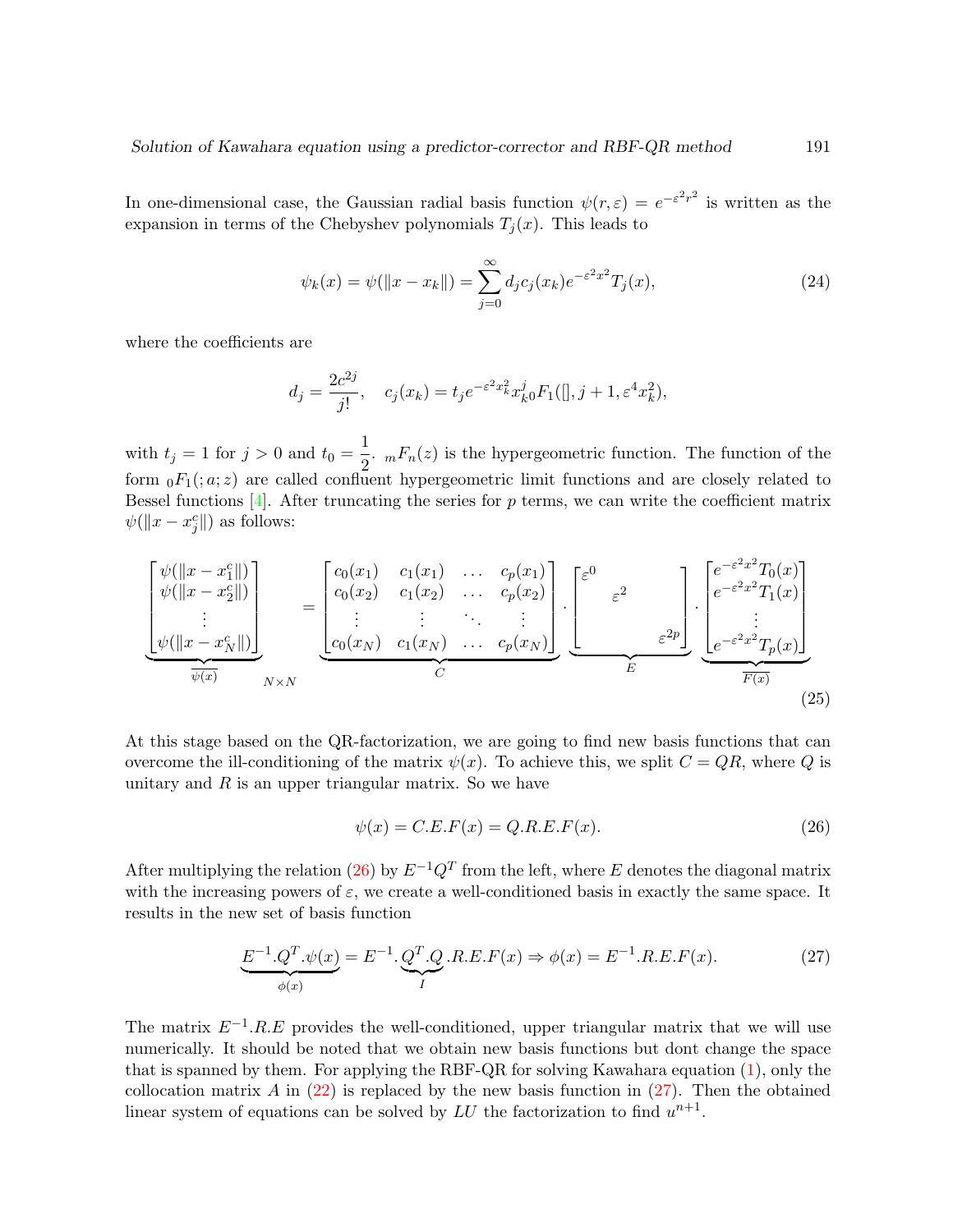#### 3.4 The Not-a-Knot scheme

A usual feature in all RBFs approximation is how they are inaccurate at boundaries. When we use RBFs for equation [\(1\)](#page-1-0) if centers cover a domain in a uniform manner, the largest errors will appear near the boundaries. Also edge errors start to dominate over interior errors. Thus it is necessary to know how RBFs behave near boundaries and whether there is a way to improve accuracy there. One of the strategies to reduce errors in the boundary region is to separate the location of the centers and the data points. It means that the centers which are nearest to the boundary are moved outside the domain. This strategy is referred to as a Not-a-Knot (NaK) scheme due to its connection with polynomial splines. The Not-a-Knot method is used to improve the accuracy at the boundaries especially in nonlinear equation with large  $N$ . If the two extra conditions are chosen so that there is no jump in the third derivative at the first and last interior data point, tt means that moving the center points at those points outside the interval. For this reason, in the Not-a-knot method, the set of points at which PDE conditions [\(2\)](#page-1-1) are imposed is chosen a little different from the set of RBF centers. The approximation in the interior is independent of how far the centers are moved outside of the interval [\[10\]](#page-13-16). In our proposed method two nearest centers to the boundary are moved at spatial domain  $\Omega = [a, b]$ outside of interval as measure as distance between data points or as much as very small amount. We should consider the condition that the number of data points and centers remain unchanged. Table [1](#page-7-1) illustrates this fact, with the new centers in the domain.

Table 1: illustrating Not-a-Knot scheme with two new centers in domain  $[a, b]$ .

<span id="page-7-1"></span>

| New    | <b>TI.</b><br>First<br>ОI | Moved  | Interior | Interior | $-$ | $\overline{\phantom{0}}$ | $\overline{\phantom{0}}$ | - | Interior | Interior | Moved  | End<br>O1 | New    |
|--------|---------------------------|--------|----------|----------|-----|--------------------------|--------------------------|---|----------|----------|--------|-----------|--------|
| center | interval                  | center | center   | center   |     |                          |                          |   | center   | center   | center | interval  | center |

# <span id="page-7-0"></span>4 Numerical illustrations

<span id="page-7-4"></span>Problem 1. Consider the Kawahara equation

<span id="page-7-2"></span>
$$
\begin{cases} u_t + uu_x + u_{3x} - u_{5x} = 0, & x \in [-20, 30], \ t \in [0, T], \\ u(x, 0) = \frac{105}{169} \sec h^4[k'(x - x_0)], \end{cases}
$$
 (28)

with the boundary conditions [\[27\]](#page-14-11):

<span id="page-7-3"></span>
$$
\begin{cases}\nu(-20,t) = 0, \ u(30,t) = 0, \\
u_x(-20,t) = 0, \ u_x(30,t) = 0, \\
u_{xx}(-20,t) = 0.\n\end{cases}
$$
\n(29)

The exact solution given in [\[19\]](#page-13-7) is:

$$
u(x,y) = \frac{105}{169} \text{sech}^4[k'(x - \frac{36}{169}t - x_0].
$$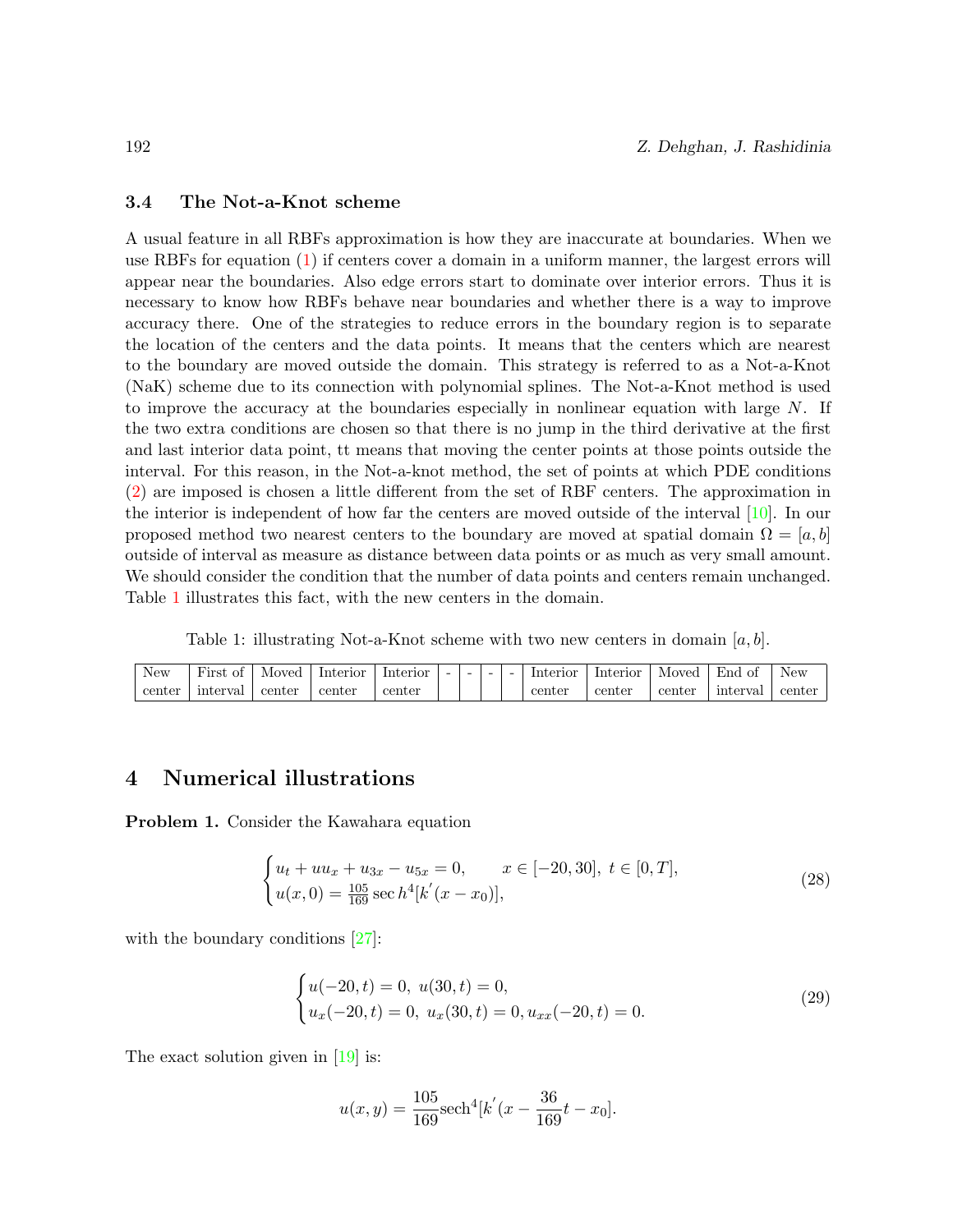<span id="page-8-0"></span>

Figure 1: Traveling wave solution of Kawahara equation [\(28\)](#page-7-2), numerical solution (full line) and by Scheme [3.1.](#page-2-1)

Accuracy of the estimated solutions can be calculated by  $L_2$  and  $L_{\infty}$  error norms which are:

$$
L_2 = ||u_{ex} - u_{num}||_2 = \left(\sum_{i=1}^{N} |u_{ex}(i) - u_{num}(i)|\right)^{\frac{1}{2}},
$$
  

$$
L_{\infty} = ||u_{ex} - u_{num}||_{\infty} = \max_{i} |u_{ex}(i) - u_{num}(i)|.
$$

We have three invariants  $I_1, I_2$  and  $I_3$  defined as lowest conserved quantities which are explained in [\[19\]](#page-13-7)

In this problem we concern  $k' = 1/(2\sqrt{13})$ ,  $x_0 = 2$ . The computation is calculated up to time  $T = 25$ .  $L_2$  and  $L_{\infty}$  error norms are obtained at desired time  $t = 0, 5, 15, 25$  with time step  $\Delta t = 0.001$  and  $N = 51$ . Numerical solution of [\(28\)](#page-7-2) with [\(29\)](#page-7-3) obtained by Scheme [3.1](#page-2-1) are tabulated in Table [2,](#page-9-0) which shows that solving kawahara equation by Scheme [3.1](#page-2-1) is considerable more accurate than  $[13]$ . Figure [1](#page-8-0) shows the forward motion of the solitary wave which propagates from left to right with constant speed in different time level. In Figure [2,](#page-11-0) motion of solitary wave in [3](#page-11-0)-dimension is shown. Figure 3 shows error norms  $L_2$  and  $L_{\infty}$  versus shape parameter. The good value  $\varepsilon = 4.3$  for shape parameter has been selected by the LOOCV algorithm. We observe that in neighborhood of  $\varepsilon = 4.3$  the error norms specially  $L_{\infty}$  behave more stably. The solitary wave motion of Kawahara equation  $(28)$  in large N with RBF-QR is shown in Figure [4.](#page-12-5) Using Not-a-Knot (NaK) scheme results stability at the boundaries specially in large number of data points  $N$ . The maximum error is not occurred at the boundaries because we use the Not-a-Knot method that improves the accuracy at the corners of the interval. It is clear from Table [3](#page-9-0) and comparison with Table [2](#page-9-0) that the results obtained by MQ-RBF (with small shape parameter) has good agreement with the exact solution and Scheme [3.1](#page-2-1) and show better accuracy than [\[13\]](#page-13-10).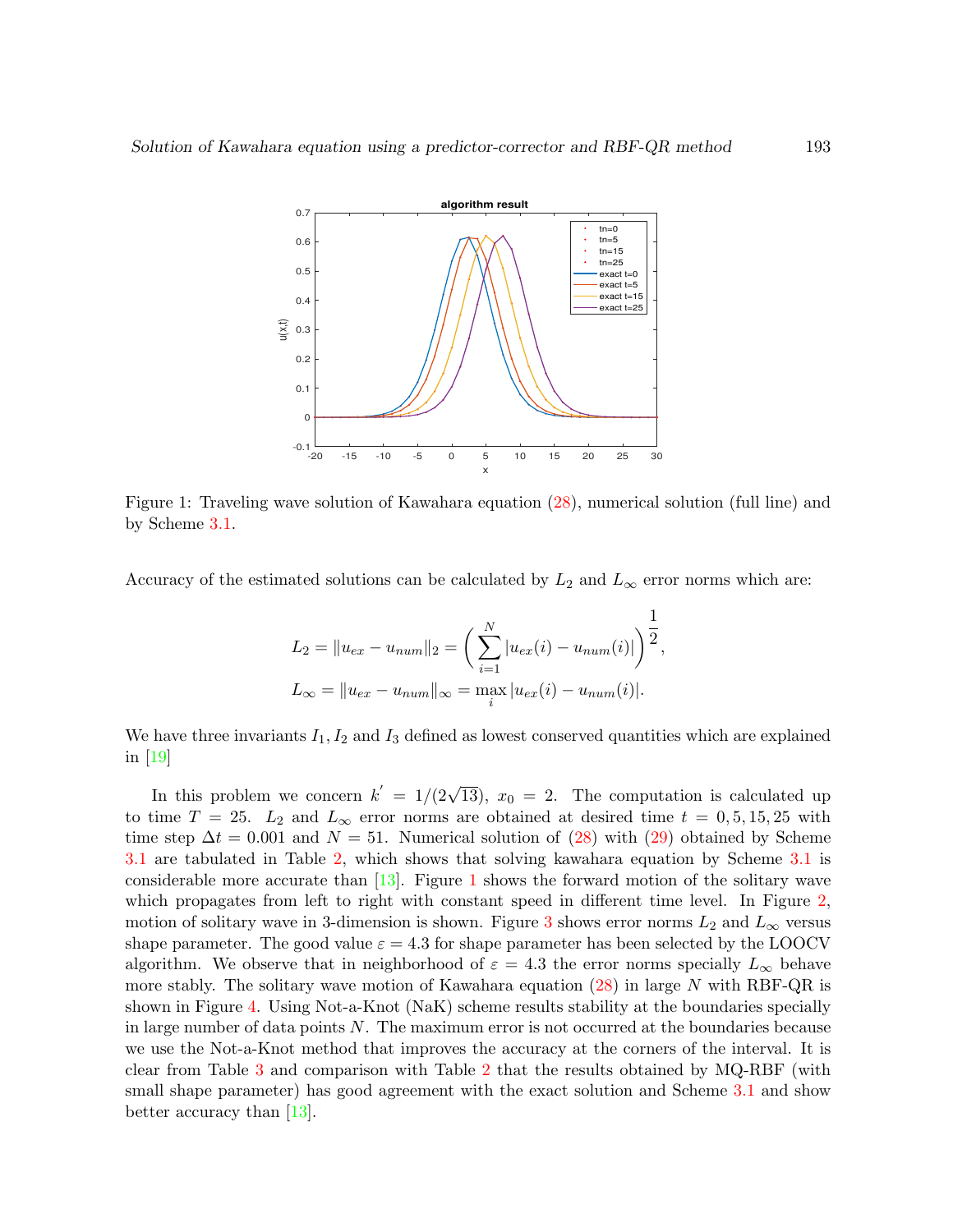| Time                                             | L2            | $L_{\infty}$     | I <sub>1</sub> | $I_2$   | $I_3$      |  |
|--------------------------------------------------|---------------|------------------|----------------|---------|------------|--|
| Scheme $3.1(MQ-RBF$ based a predictor-corrector) |               |                  |                |         |            |  |
| $\Omega$                                         | 0             |                  | 5.97357        | 1.27250 | $-0.16458$ |  |
| $\frac{5}{2}$                                    | $5.856e(-7)$  | $1.045e(-7)$     | 5.97361        | 1.27250 | $-0.16458$ |  |
| 15                                               | 4.168 $e(-7)$ | $1.218e(-7)$     | 5.97364        | 1.27250 | $-0.16459$ |  |
| 25                                               | $5.418e(-7)$  | $2.186e(-7)$     | 5.97364        | 1.27250 | $-0.16459$ |  |
| Method in $[13]$                                 |               |                  |                |         |            |  |
| $\Omega$                                         | 0             | $\left( \right)$ | 5.97357        | 1.27250 | $-0.16459$ |  |
| 5                                                | 6.278 $e(-5)$ | 1.684 $e(-5)$    | 5.97361        | 1.27250 | $-0.16459$ |  |
| 15                                               | $4.466e(-5)$  | $1.852e(-5)$     | 5.97364        | 1.27250 | $-0.16459$ |  |
| 25                                               | $9.370e(-5)$  | $2.387e(-5)$     | 5.97367        | 1.27250 | $-0.16459$ |  |

<span id="page-9-0"></span>Table 2: Comparison of result for Scheme [3.1](#page-2-1) for problem [\(1\)](#page-7-4) with [\[13\]](#page-13-10).

Table 3: Comparison between the error norms  $L_2, L_\infty$  of Scheme [3.3](#page-4-2) in time step  $\Delta t = 0.001$ , with  $N = 51, t = 25, \varepsilon = 0.01.$ 

| Time         | $\mathcal{L}_{2}$ | $L_{\infty}$  |
|--------------|-------------------|---------------|
| $\mathbf{0}$ | $^{\circ}$        | $\mathbf{0}$  |
| 5.           | $5.901e(-7)$      | 3.344 $e(-7)$ |
| 15           | $5.846e(-7)$      | $3.363e(-7)$  |
| 25           | $5.585e(-7)$      | 3.157 $e(-7)$ |

We observe from Table [4](#page-10-0) that the condition number of matrix  $B_1 \approx 1$  in Scheme [3.3](#page-4-2) which shows the stability of our computations with small value of shape parameter. We calculate spatial rate of convergence [\[6\]](#page-13-3) in Table [5](#page-10-1) by keeping time step  $\Delta t = 0.001$  fixed and varying the number of collocation points  $(N = 20, 40, 80)$ . We can see that the order of convergence decreases with the smaller spatial step size.

<span id="page-9-2"></span>Problem 2. Here we consider a Kawahara-type equation given as

<span id="page-9-1"></span>
$$
\begin{cases} u_t + uu_x + u_{3x} + u_x - u_{5x} = 0, & x \in [-20, 50], \ t \in [0, T], \\ u(x, 0) = \frac{105}{169} \sec h^4[k'(x - x_0)]. \end{cases}
$$
(30)

Other required data such as  $x_0$ ,  $k'$  and  $\Delta t$  are the same as Problem [\(1\)](#page-7-4). The error norms  $L_2$ ,  $L_{\infty}$  and the conserved quantities  $I_i$  (i = 1, 2) by Scheme [3.1](#page-2-1) and Scheme [3.3,](#page-4-2) are given in Table [6.](#page-10-2) It is clear from Table [6](#page-10-2) that all the conserved quantities are well preserved and the results of Table [6](#page-10-2) shows that for Problem [\(30\)](#page-9-1), Scheme [3.3](#page-4-2) is more accurate and suitable than Scheme [3.1.](#page-2-1) Our schemes have acceptable accuracy. Also we can observe from Figure [5](#page-12-6) that motion of solitary wave propagates from left to right with constant speed in spatial interval [−20, 50].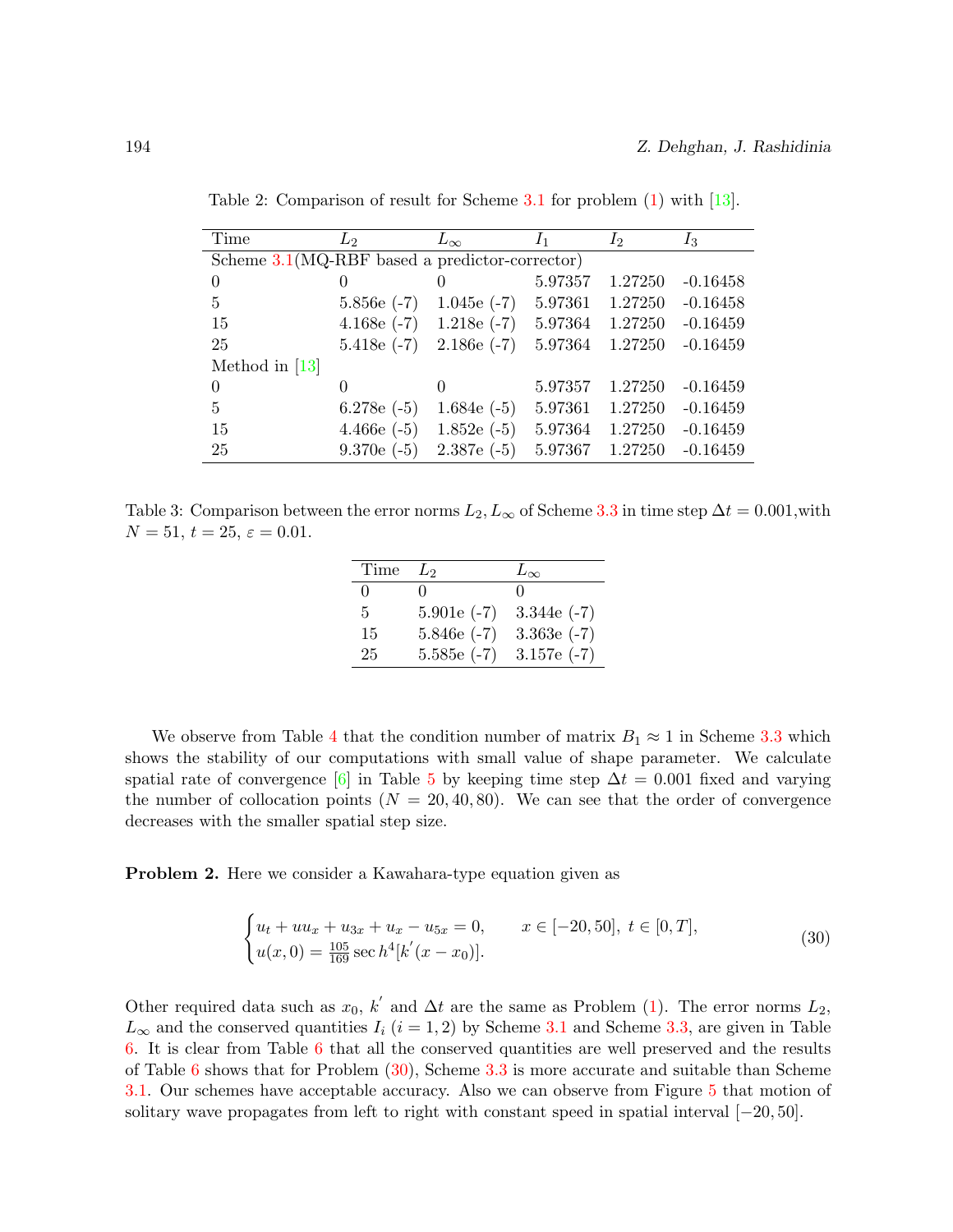<span id="page-10-0"></span>Table 4: Condition number of the matrix  $B_1$  of Scheme [3.3](#page-4-2) in time step  $\Delta t = 0.001$ ,  $\varepsilon = 0.01$ , with  $N = 51, t = 25$ .

| Time | RBF-QR method |
|------|---------------|
| 5    | 1.00009       |
| 10   | 1.00002       |
| 15   | 1.00013       |
| 25   | 1.00009       |
|      |               |

<span id="page-10-1"></span>Table 5: Spatial rate of convergence for problem [\(1\)](#page-7-4) with Scheme [3.1.](#page-2-1)

| $N$ $L_2$              | order $L_{\infty}$ |                        | order  |
|------------------------|--------------------|------------------------|--------|
| Scheme 3.1             |                    |                        |        |
| 20  0.0003048          |                    | 0.0001693              |        |
| $40 \quad 2.8553e(-4)$ |                    | $5.9004$ $2.1535e(-4)$ | 5.9178 |
| $80 \quad 1.2107e(-7)$ |                    | $0.5361$ $1.1987e(-7)$ | 0.0422 |

<span id="page-10-2"></span>Table 6: Results for Problem [\(29\)](#page-7-3) for  $\Delta t = 0.001$ ,  $T = 25$  by Scheme [3.1](#page-2-1) and Scheme [3.3.](#page-4-2)

| 1.27250<br>1.27250 |
|--------------------|
|                    |
|                    |
|                    |
| 1.27250            |
| 1.27250            |
|                    |
| 1.27250            |
| 1.27250            |
| 1.27250            |
| 1.27250            |
|                    |

Table 7: Results for problem [\(2\)](#page-9-2) for  $\Delta t = 0.001$ ,  $\varepsilon = 0.001$ ,  $T = 25$  by Scheme [3.1](#page-2-1) and Gaussian-RBF.

| N   | $\mathcal{L}_2$    | $L_{\infty}$     |
|-----|--------------------|------------------|
|     | Scheme 3.1         |                  |
|     | 51 1.1376e $(+35)$ | $2.9312e (+37)$  |
| 71  | 4.0891e $(+20)$    | 3.9804 $e (+19)$ |
| 91. | $2.1916e (+24)$    | 6.9012e $(+25)$  |

As shown in Table [7,](#page-10-2) the RBF based a predictor-corrector scheme when using Gaussian RBF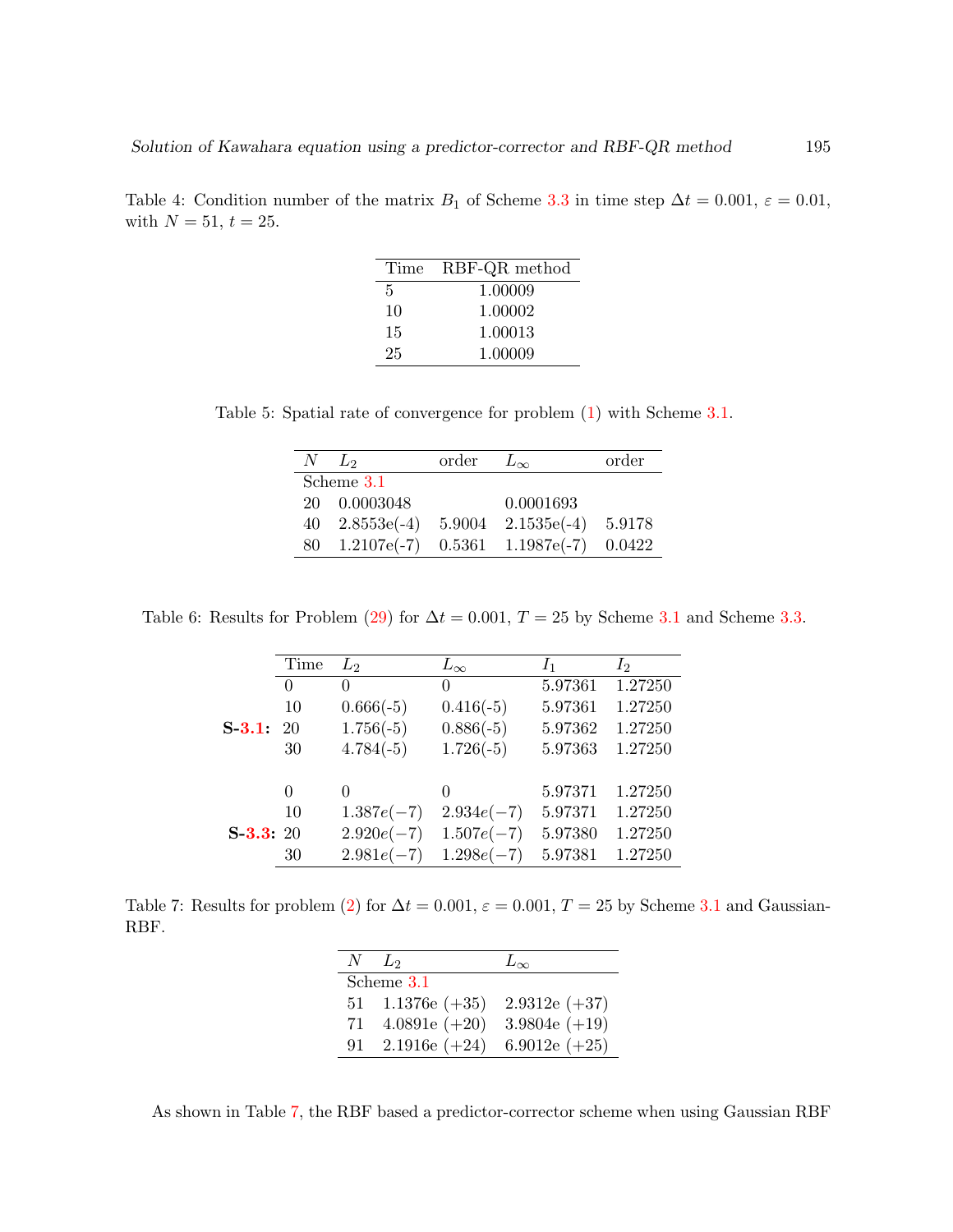<span id="page-11-0"></span>

Figure 2: dimentional motion of solitary wave of Kawahara equation [\(28\)](#page-7-2).



Figure 3: Error  $L_2$ ,  $L_{\infty}$  versus shape parameter  $\varepsilon$  for problem [\(1\)](#page-7-4) by Scheme [3.1.](#page-2-1)

isn't stable for  $\varepsilon = 0.001$ . So, for stability of computations for small value of shape parameter Scheme [3.3](#page-4-2) is recomended.

# 5 Conclusion

Two numerical methods MQ − RBF based on a predictor-corrector scheme and RBF − QR method have been applied to find numerical solution of kawahara equation. In MQ-RBF based predictor-corrector we have used the LOOCV strategy for selecting shape parameter. In both methods we have used NaK scheme for increasing accuracy at the boundaries. The presented methods have provided better results and produce efficient and more accurate alternative for the solution of kawahara equation in comparison with work in [\[13\]](#page-13-10).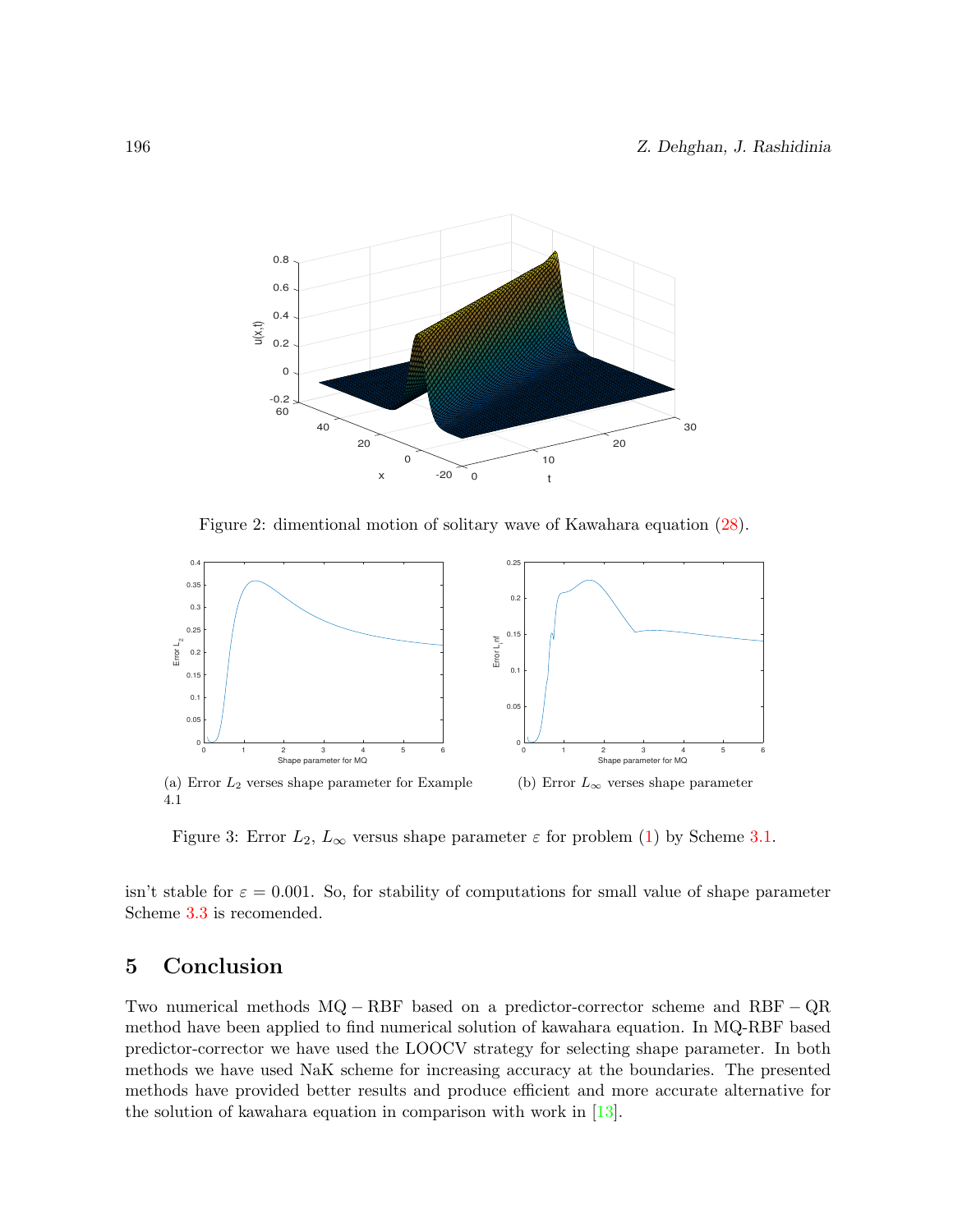<span id="page-12-5"></span>

<span id="page-12-6"></span>Figure 4: Travelling wave solution of Kawahara equation [\(28\)](#page-7-2) for large  $N = 210$ , numerical solution (full line) and exact solution (dot line) by Scheme [3.3.](#page-4-2)



Figure 5: Travelling wave solution of Kawahara equation [\(29\)](#page-7-3), numerical solution (full line) and exact solution (dot line) by Scheme [3.3](#page-4-2) and  $\Delta t = 0.001, N = 81, T = 25$ .

# References

- <span id="page-12-2"></span>[1] R. Abazari, B. Soltanalizadeh, Reduced differential transform method and its application on Kawahara equation, Thai J. Math. 11 (2013) 1199-1216.
- <span id="page-12-0"></span>[2] M.J. Ablowitz, P.A. Clarkson, Nonlinear Evolution Equations and Inverse Scattering Form, Cambridge University Press, England, 1991.
- <span id="page-12-1"></span>[3] M.J. Ablowitz, H. Segur, Solitons and Inverse Scattering Transformation, SIAM, Philadelphia, 1981.
- <span id="page-12-4"></span>[4] K. Aomoto, M. Kita, Theory of Hypergeometric Functions, Springer, Tokyo, 2011.
- <span id="page-12-3"></span>[5] N. Bib, S.I.A. Tirmizi, S. Haq, Meshless method of lines for numerical solution of Kawahara type equations, App. Math. 2 (2011) 608-618.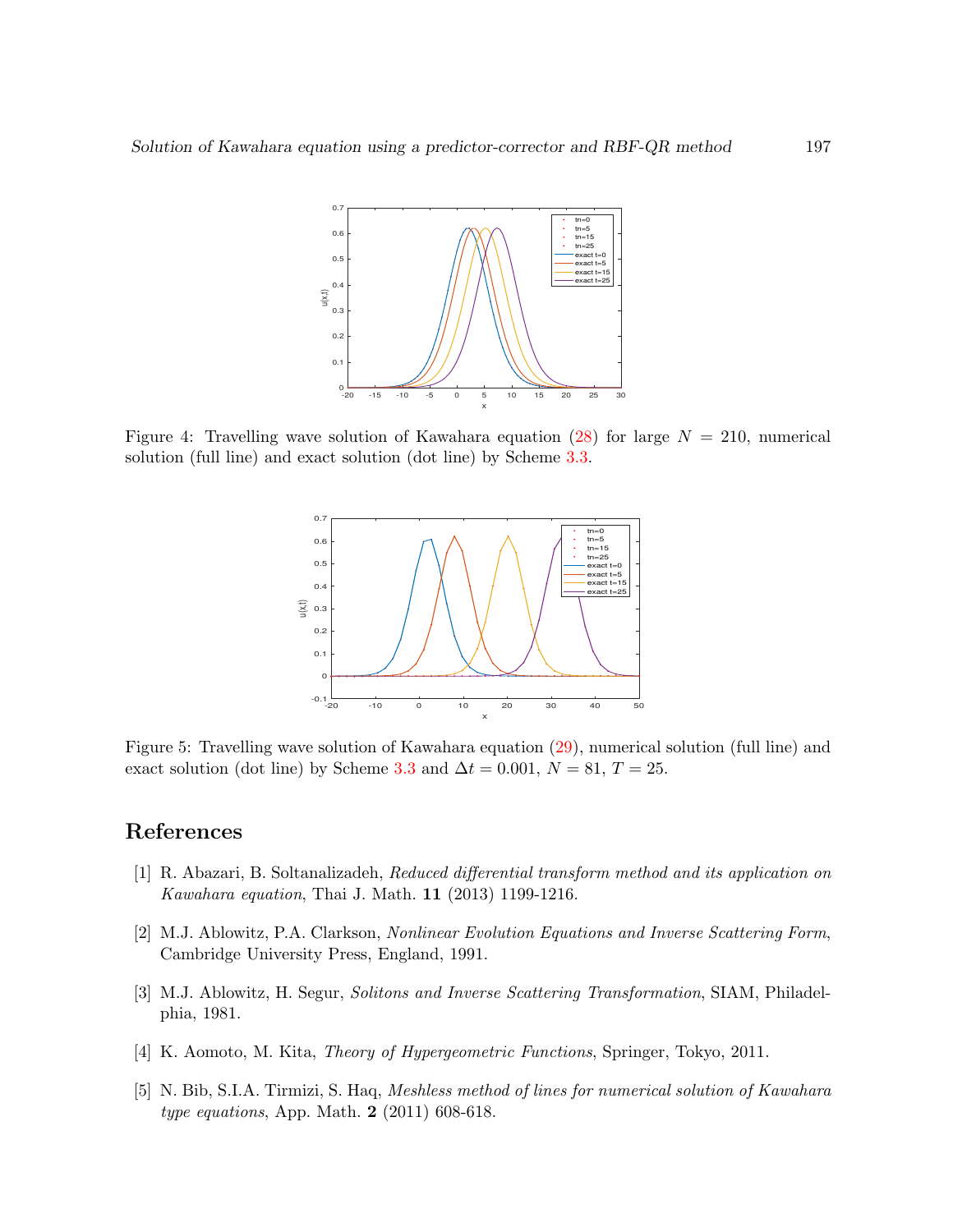- <span id="page-13-3"></span>[6] M. Dehghan, A. Shokri, A numerical method for solution of the two-dimensional Sine-Gordon equation using the radial basis functions, Math. Comput. Simul. **79** (2008) 700-715.
- <span id="page-13-9"></span>[7] K. Djidjeli, W.G. Price, E.H. Twizel, Y. Wand, Numerical methods for the solution of the third- and fifth-order dispersive KdV equations, J. Sci. Comput. 58 (1995) 307-336.
- <span id="page-13-11"></span>[8] G. Doronin, N.A. Larkin, Well and ill-posed problems for the KdV and Kawahara equations, Bol. Soc. Parana. Mat. 26 (2008) 133-137.
- <span id="page-13-13"></span>[9] G.E. Fasshauer, J.G. Zhang, On choosing optimal shape parameters for RBF approximation, Numer. Algorithms 45 (2007) 345-368.
- <span id="page-13-16"></span>[10] B. Fornberg, T.A. Driscoll, G. Wright, R. Charles, Observation on the behavior of radial basis functions near boundaries, Comput. Math. Appl. 43 (2002) 473-490.
- <span id="page-13-14"></span>[11] B. Fornberg, C. Piret, A stable algorithm for flat radial basis functions on a sphere, SIAM J. Sci. Comput. 30 (2007) 60-80.
- <span id="page-13-15"></span>[12] B. Fornberg, G. Wright, Stable computations of multiquadric interpolants for all values of the shape parameter, Comput. Math. Appl. 48 (2004) 853-867.
- <span id="page-13-10"></span>[13] S. Haq, M. Uddin, RBFs approximation method for Kawahara equation, Eng. Anal. Bound. Elem. 35 (2011) 575-580.
- <span id="page-13-6"></span>[14] L. Jin, Application of variational iteration method and homotopy perturbation method to the modified Kawahara Equation, Math. Comput. Model. **34** (2009) 573-578.
- <span id="page-13-1"></span>[15] E.J. Kansa, Multiquadrics a scattered data approximation scheme with applications to computational fluid dynamics I, Comput. Math. Appl. 19 (1990) 127-145.
- <span id="page-13-2"></span>[16] E.J. Kansa, Multiquadrics a scattered data approximation scheme with applications to computational fluid dynamics II, Comput. Math. Appl. 19 (1990) 147-161.
- <span id="page-13-4"></span>[17] T. Kawahara, Oscillatory solitary waves in dispersive media, J. Phys. Soc. Japan. 33 (1972) 260-264.
- <span id="page-13-5"></span>[18] D. Kaya, An explicit and numerical solutions of some fifth-order KdV equations by decomposition method, Appl. Math. Comput. 144 (2003) 353-363.
- <span id="page-13-7"></span>[19] A. Korkmaz, I. Dag, Crank Nicolson differential quadrature algorithms for the Kawahara equation, Chaos Solitons Fractals. 42 (2009) 65-73.
- <span id="page-13-8"></span>[20] M. Kurulay, Approximate analytic solutions of the modified Kawahara equation with homotopy analysis method, Adv. Differ. Eq. 178 (2012).
- <span id="page-13-0"></span>[21] E. Larsson, B. Fornberg, A numerical study of some radial basis function based solution methods for elliptic PDEs, Comput. Math. Appl. 46 (2003) 891-902.
- <span id="page-13-12"></span>[22] W.R. Madych, S.A. Nelson, Multivariate interpolation and conditionally positive definite functions II, Math. Comput. 54 (1991) 211-230.